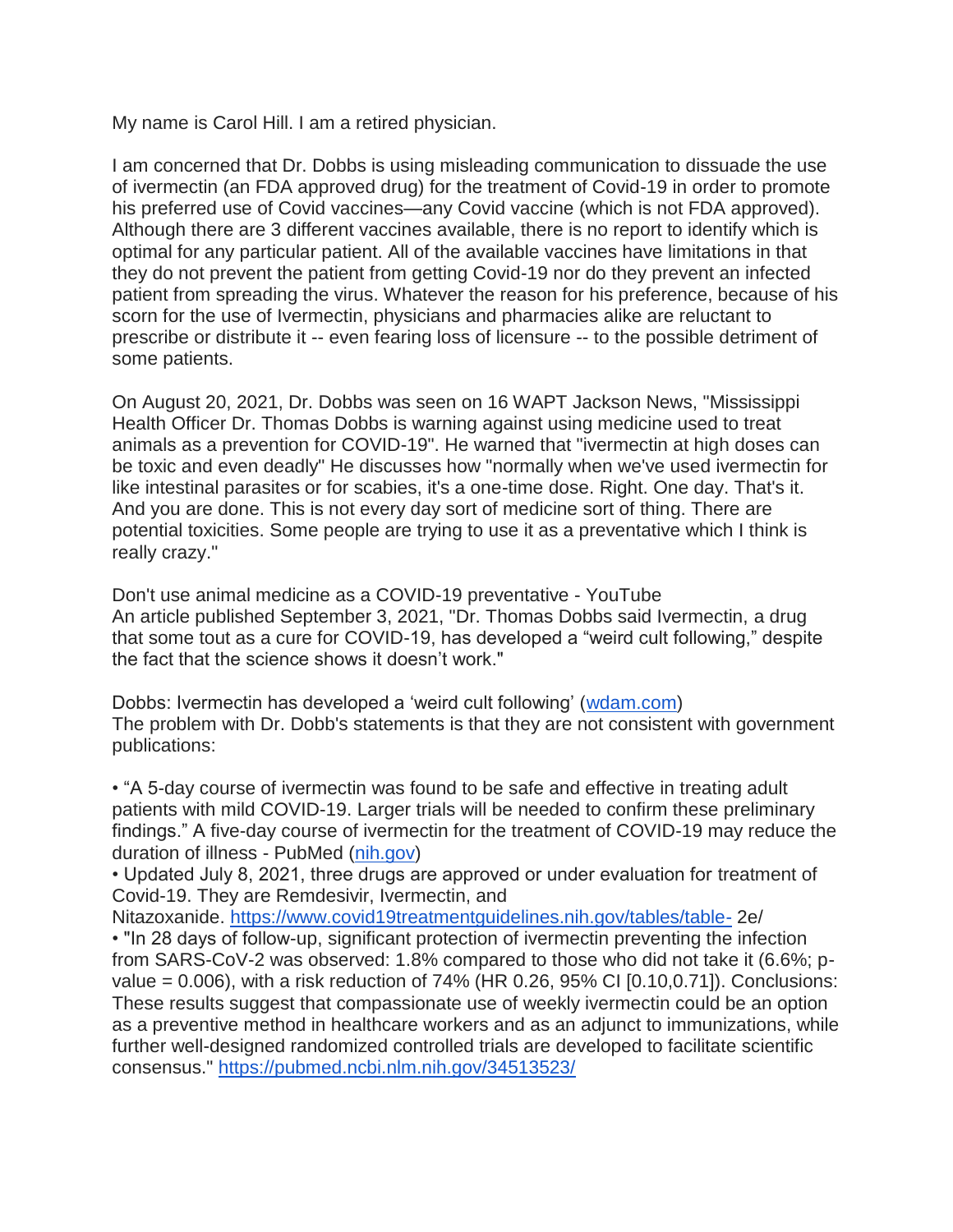Multiple reports from other countries that have chosen to avoid mass vaccination either because of financial limitations or vaccine side effects, have shown Ivermectin to be efficacious in prevention and treatment of Covid-19.

• "A 97% decline in Delhi cases with Ivermectin is decisive - period." Ivermectin obliterates 97 percent of Delhi cases | National | [thedesertreview.com](http://thedesertreview.com/)

• "The chairman of the Tokyo Medical Association, Haruo Ozaki, held a press conference this week announcing that the anti- parasite medicine Ivermectin seems to be effective at stopping COVID-19 and publicly recommending that all doctors in Japan immediately begin using Ivermectin to treat

COVID." [https://dreddymd.com/2021/08/29/japanese-medical-](https://dreddymd.com/2021/08/29/japanese-medical- association-tells-doctors-to-prescribe-ivermectin-for-covid/) association-tells-doctors[to-prescribe-ivermectin-for-covid/](https://dreddymd.com/2021/08/29/japanese-medical- association-tells-doctors-to-prescribe-ivermectin-for-covid/)

Dr. Dobbs advocates for the Covid-19 vaccines. On 7/28/2021, Dr Dobbs said, "Too many Mississippians are hesitant about the vaccine or still in the "wait and see" mode. Some hesitancy is based on normal caution, but too much is driven by outright nonsense. Falsehoods and bizarre conspiracy theories have squeezed out the truth in many circumstances. Another factor is the strong sense of individual freedom in Mississippi, and we respect that."

"The truth is – the vaccines, especially Pfizer and Moderna, are extremely safe and highly effective."

"Pfizer and Moderna are more effective but require two doses. Although rare, some serious side effects such as cerebral blood clots and Guillain-Barre syndrome are associated with Johnson and Johnson but not Pfizer or Moderna."

"If you are fully vaccinated against coronavirus, how likely are you to get coronavirus? If you should get it, would it be a milder case?"

Dr. Dobbs implies here that if vaccinated, a patient has a low chance of getting infected. The facts seem to show just the opposite:

"At the country-level, there appears to be no discernable relationship between percentage of population fully vaccinated and new COVID-19 cases in the last 7 days (Fig. 1). In fact, the trend line suggests a marginally positive association such that countries with higher percentage of population fully vaccinated have higher COVID-19 cases per 1 million people. Notably, Israel with over 60% of their population fully vaccinated had the highest COVID-19 cases per 1 million people in the last 7 days. The lack of a meaningful association between percentage population fully vaccinated and new COVID-19 cases is further exemplified, for instance, by comparison of Iceland and Portugal. Both countries have over 75% of their population fully vaccinated and have more COVID-19 cases per 1 million people than countries such as Vietnam and South Africa that have around 10% of their population fully vaccinated."

Increases in COVID-19 are unrelated to levels of vaccination across 68 countries and 2947 counties in the United States | Springer Link.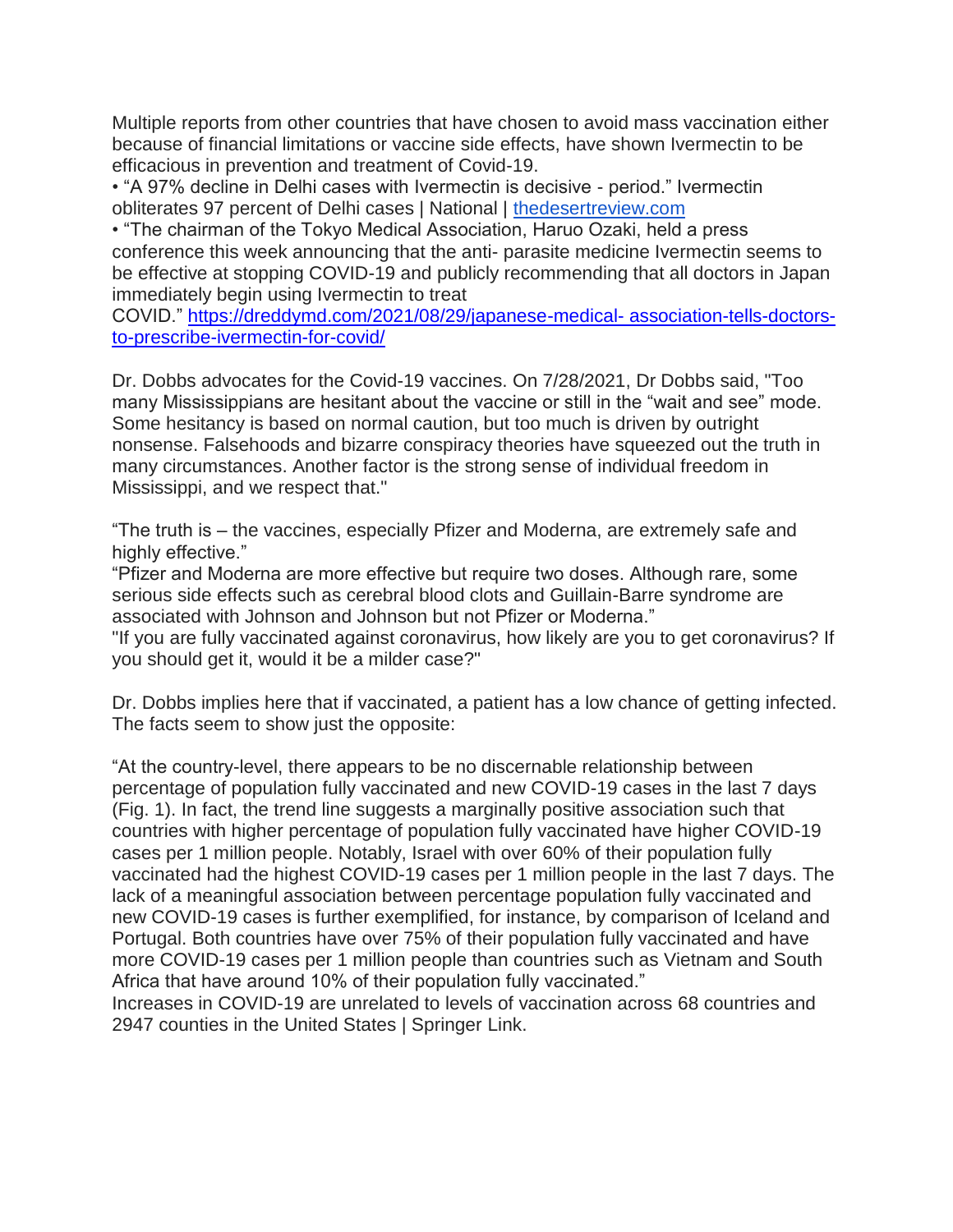He then goes on to minimize the VAERS:

"The Vaccine Adverse Events Reporting System is used to see if we see something from a vaccine that is more common than expected. All of the things reported to VAERS are not from the vaccine. In fact, only a minuscule amount are. Of course, people have medical issues randomly at time periods after vaccination. Using this system, we have been able to find the very rare occurrence of cerebral blood clots and Guillain-Barre from Johnson and Johnson."

A conversation with Dr. Dobbs on COVID-19, vaccinations | The Northside Sun Dr. Dobbs statement that "things reported to VAERS" are not from the vaccine is just not substantiated. As seen in the most recent report, deaths reportedly due to vaccines is significantly higher in the past year than in all previous years since the founding of the system in 1990. To say that only a miniscule amount of the issues is due to the Covid vaccines appears completely unfounded.

The statement, "Of all the post-vaccine deaths investigated in Mississippi, zero were caused by the vaccine" seems ludicrous since there are a reported 17,619 deaths and studies have shown that VAERS has only 1 - 10% of actual cases reported. Are we to believe that NONE of them occurred in Mississippi?

## <https://openvaers.com/covid-data/mortality>

Surely, we aren't to believe that those who submitted the reports of deaths, hospitalizations, urgent care and doctor office visits, anaphylaxis and Bell's palsy were all just mistaken as seen in the Covid Vaccine Data report.

## <https://openvaers.com/covid-data>

Recently Senator Ron Johnson held a senate hearing regarding the vaccines and the silencing of any reports of adverse events caused by them. I would urge you to watch Senator Johnson's opening statement as well as the subsequent testimonies. He is not a doctor; he is an accountant and a businessman, but his understanding of the vaccines and the government overreach as well as the complete silencing of facts is impressive.

The information is all hiding in plain sight. Why has Dr. Dobbs chosen to ignore it? <https://rumble.com/vokrf7-sen.-johnson-expert-panel-on-federal-> vaccine-mandates.html What will become of those who are injured? "As the Biden administration puts the final touches on an emergency COVID-19 vaccine mandate for companies with 100 or more employees, a crucial piece seems to be missing for the unlucky few who experience serious side effects: meaningful legal recourse." 'Few' is a relative term unless it happens to you or your loved one.

COVID vaccine injury claims mount, but recourse is lacking for those harmed | Reuters One has to wonder what is the motivation to minimize the adverse effects of the vaccines while overstating the adverse effects of the well-established ivermectin. It is understood that the talking points are parroted from federal government officials. But they have been wrong throughout this pandemic (don't wear a mask as they do no good; 14 days to slow the spread; wear a mask; wear two masks; the virus was not produced in the Wuhan lab, etc.) With the plethora of information that contradicts the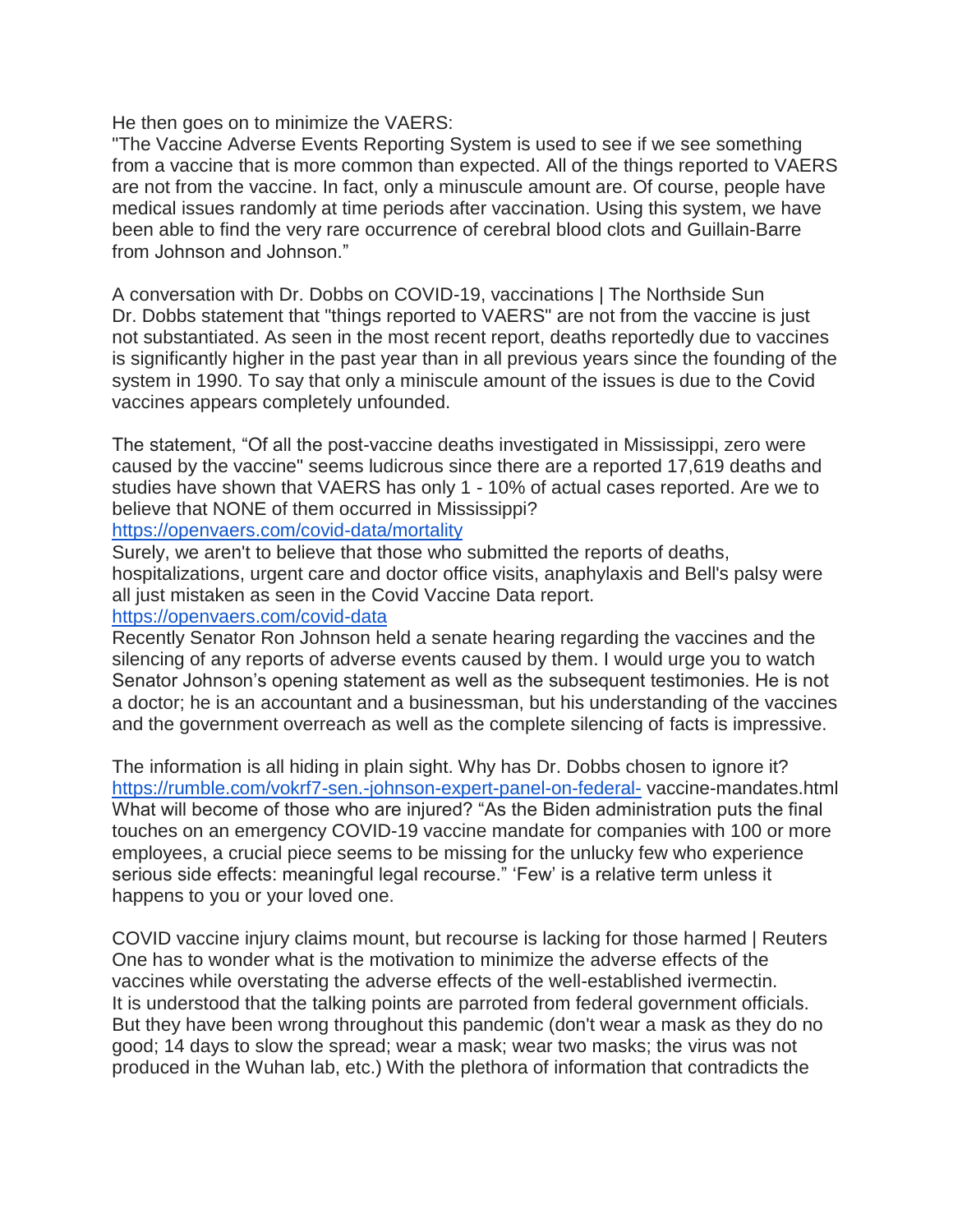official stance on the vaccines, one is led to question why the government officials have been so steadfast in their support. Perhaps we find an answer if we look at history. The following article published in January, 2005, states,

"Patients who took part in clinical trials at the US National Institutes of Health (NIH) had no idea that scientists at the institutes received \$8.9m

 $(E4.8m; \in 6.8m)$  in royalty payments and might benefit financially for the use of their discoveries by pharmaceutical companies and device makers, reports from Associated Press allege. This information was not made public until the press agency obtained the information after filing a request under the Freedom of Information Act." <https://www.ncbi.nlm.nih.gov/pmc/articles/PMC545012/>

One would expect a state health officer like Dr. Dobbs to review all of the data and draw his own conclusions--or at least express that there are alternative opinions since we are dealing with a totally unknown virus and a completely new type of vaccine.

To say "mRNA vaccine science is not new or worrisome. Scientists have been developing these types of vaccines for over 10 years." leaves out the information that one of the doctors who was intimately involved in development of the technology which led to the mRNA vaccines has called for an immediate halt to the vaccine programs.

"Dr. Robert Malone, M.D., M.S., a distinguished physician who discovered RNA transfection and invented mRNA vaccines, was on Steve Bannon's War Room Wednesday with some alarming news– new data indicates that people who have taken the Pfizer and Moderna vaccines are at greater risk of getting Covid than someone who is not vaccinated."

"Dr. Malone has warned of this risk for several months. What are we to do? Malone says that instead of relying on the flawed vaccines, Doctors should use drugs for treating Covid that have proved effective, such as Ivermectin (more about that following the video), is neutralizing Covid" Inventor of mRNA Vaccine: Some Covid Vaccines Make the Virus More Dangerous [\(thegatewaypundit.com\)](http://thegatewaypundit.com/)

Again, the question is, 'why has Dr Dobbs chosen to relay the available information in the way that he has?'

I don't know. But it is disingenuous and with the billions of dollars involved, one has to consider that the motivations might be more than Mississippi health.

• <https://www.cnbc.com/2021/11/02/pfizer-raises-covid-vaccine-> sales-forecast-to-36 billion-.html

• <https://www.cnn.com/2021/05/21/business/covid-vaccine-> billionaires/index.html On August 24, 2021, Dr. Bechara Choucair, the White House Vaccination Coordinator, spent the day in Jackson, MS, talking to public health officials. "He said the federal government plans to continue working with the state..."

White House Vaccination Coordinator visits Jackson to talk with public health leaders [\(msn.com\)](http://msn.com/)